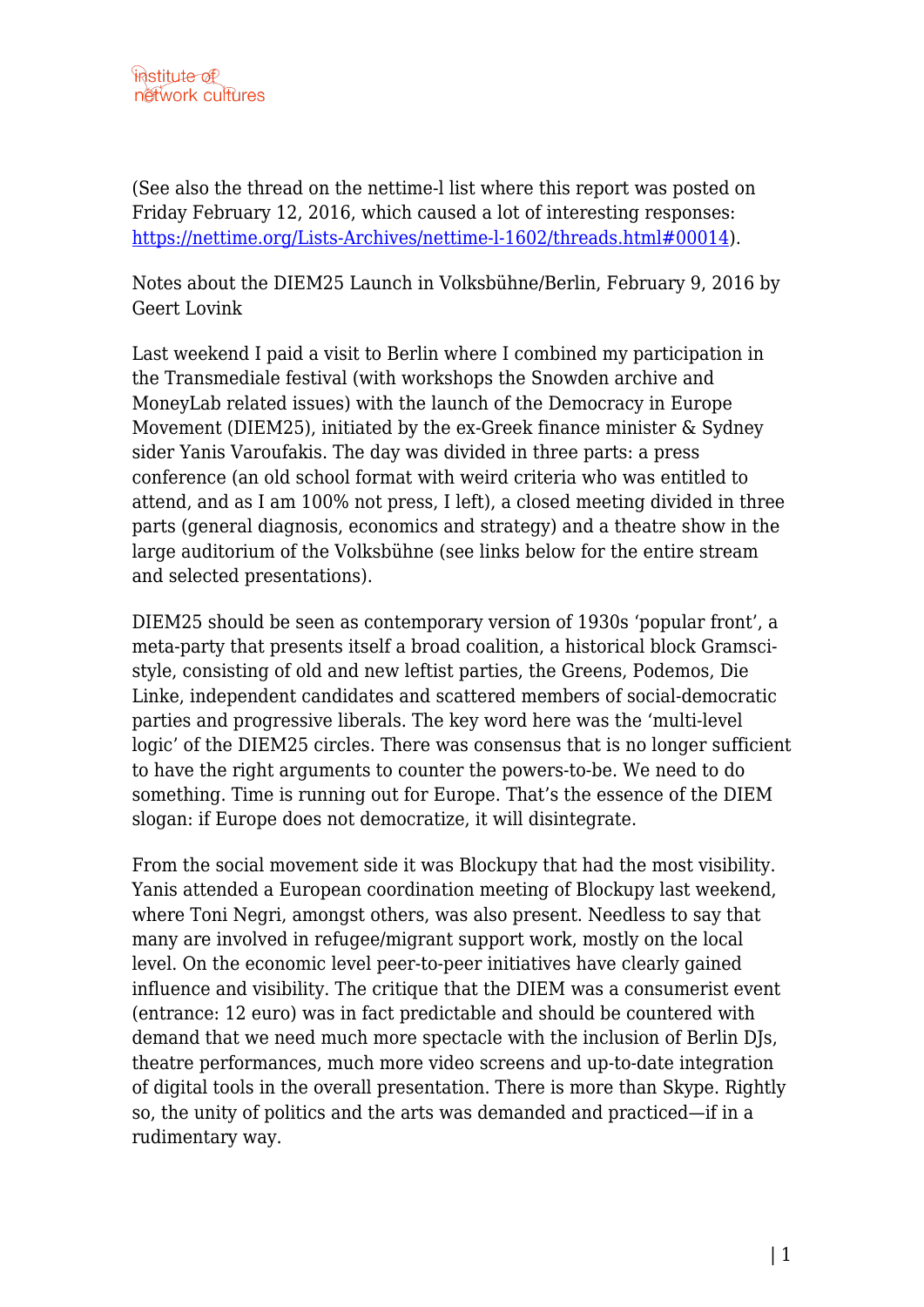Vital European energies are coming from Spain, and in particular Barcelona. The program centered around Spain. Remarkably not Italy. Where are the Italian (autonomous) movements? In a similar way Greece was the absent object, with Syriza being the absent political party. The reason for this was clear because of the recent direction of the DIEM founder but nonetheless a pity. If one reconstructs the emergence of DIEM Greece is its birth place, and for many of us, a place where a multitude of alternative best practices are coming from. Hopefully these lacks and imbalances will be corrected as time goes by.

Obviously countries from Central and Eastern Europe were represented: Croatia, Slovenia, Slovakia, Poland. However, the great absent player in the room was Russia. The war in Ukraine was not even mentioned once. Traditionally, critical analyses of the situation in Russia do not come from the left. This leaves open space for analysis for players like George Soros (whose Russian NGOs were recently closed by Putin): [http://www.theguardian.com/commentisfree/2016/feb/11/putin-threat-europe](http://www.theguardian.com/commentisfree/2016/feb/11/putin-threat-europe-islamic-state) [-islamic-state.](http://www.theguardian.com/commentisfree/2016/feb/11/putin-threat-europe-islamic-state) At the same time traditional anti-Americanism was prevented as well. The USA was rarely mentioned. Europe is not seen a victim of imperialism. The often discussed TTIP trade treaty is, rightly so, seen as a European problem.

The real challenge DIEM has to tackle is the question of organization. It is called a movement, but is it really? Someone mentioned that one cannot 'found' a movement. They emerge, bottom up. What will happen over the next weeks, and perhaps months, are local DIEM events to start with Madrid, Amsterdam and for sure more that I do not know about. This is the age of the internet so how about some internet coordination? I counted around six 'people from the internet' at the founding meeting, amongst them Jacob Appelbaum, who argued for a secure way to organize internal communication through crypto tools. Funny enough it was the use of Facebook that caused the only open controversy during the meeting. Whereas some favored the use of Facebook, others made it clear that it is impossible 'to take over Facebook'. How can a movement like DIEM have ownership over their communication destiny?

Another term someone dropped was 'think tank'. There is something to be said for that. Why not create a 'thought collective' that can do political coordination on a meta level, behind the scenes, while organizing local and regional assemblies and festivals at the same time? We arguably need more